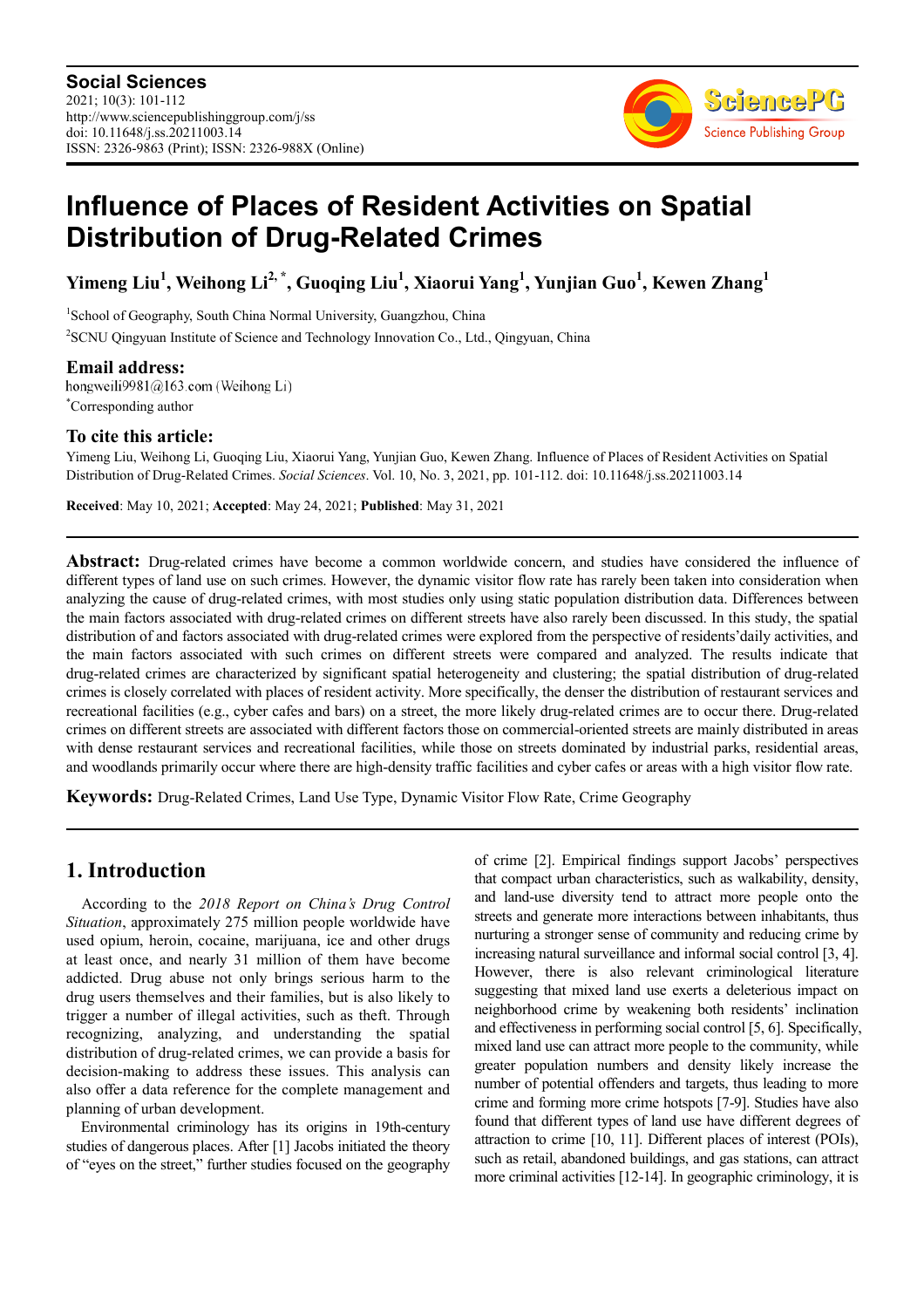increasingly recognized that the appropriate spatial unit of analysis needs to be considered explicitly and carefully chosen [15]. At different spatial scales, crime concentration (specifically, burglary and family theft) differs [16]. Researchers have found that crimes are more concentrated when smaller geographic units were used for analysis, and recent research has focused on addresses [17, 18], street segments [19-22], and houses [23, 24]. There is an internal relationship between drug-related crimes and geographical factors. Most of the targets of drug sales, for example, are drug addicts, so the areas where drug addicts gather will form the main areas for drug sales. Drug traffickers generally choose places with low supervision and a relatively high concentration of buyers. To ensure that the drug caches are not found, safety and concealment of traffic between where drugs are sold and where they are stored are also considered by drug traffickers. Eck compared the characteristics of points with and without drug trafficking in an area of San Diego in the United States and found that places with characteristics including lack of monitoring and easy access are prone to drug-related crimes [25]. Weisburd and Green pointed out that similar drug markets have similar boundaries, which are usually formed by drug trafficking activities in various locations. If there are enough objects near the offender's residence, the dealer usually does not have to travel far between the crime location and residence [26]. Xu used spatial analysis technology to analyze the spatial and temporal distribution characteristics of drug crimes and found a concentrated distribution [27]. Such studies suggest that geographic information can reflect the unique regularity of drug-related crimes [28-30]. In recent years, with rapid social and economic development, population mobility has become increasingly frequent, which has led to the frequent occurrence of urban drug-related crimes. The

relationship between residents' activities, urban facilities, and such crimes has become a focus of academic research, but the dynamic visitor flow rate [31-37] has rarely been taken into consideration for the analysis of this association, which tends to use only static population distribution data. Existing studies have also rarely considered whether there are differences in the factors associated with drug-related crimes between different regions. This study therefore explores the spatial distribution of and factors associated with drug-related crimes from the perspective of residents' daily activities and makes a comparative analysis of the main factors related to such crimes on different streets. By understanding the spatial distribution and related factors of drug crimes, we can formulate different prevention and control policies for different streets and achieve more targeted regional management.

#### **2. Study Area and Data**

#### *2.1. Study Area*

This article uses initials to anonymize the study area. District Z of City A was the study area (see Figure 1). As part of a relatively developed coastal city in China. District Z is a fast-developing urban district with convenient transportation and large population mobility within City A. District Z covers an area of  $78.75 \text{ km}^2$ , with an estimated total population of 1,039,900, and it has the largest concentration of drug-related crimes in City A. With many large-area urban villages, District Z is home to traditional crimes, such as violent assault, theft, pornography, gambling, drug abuse, and trafficking, which made it a suitable choice as a study area.



*Figure 1. Study area.*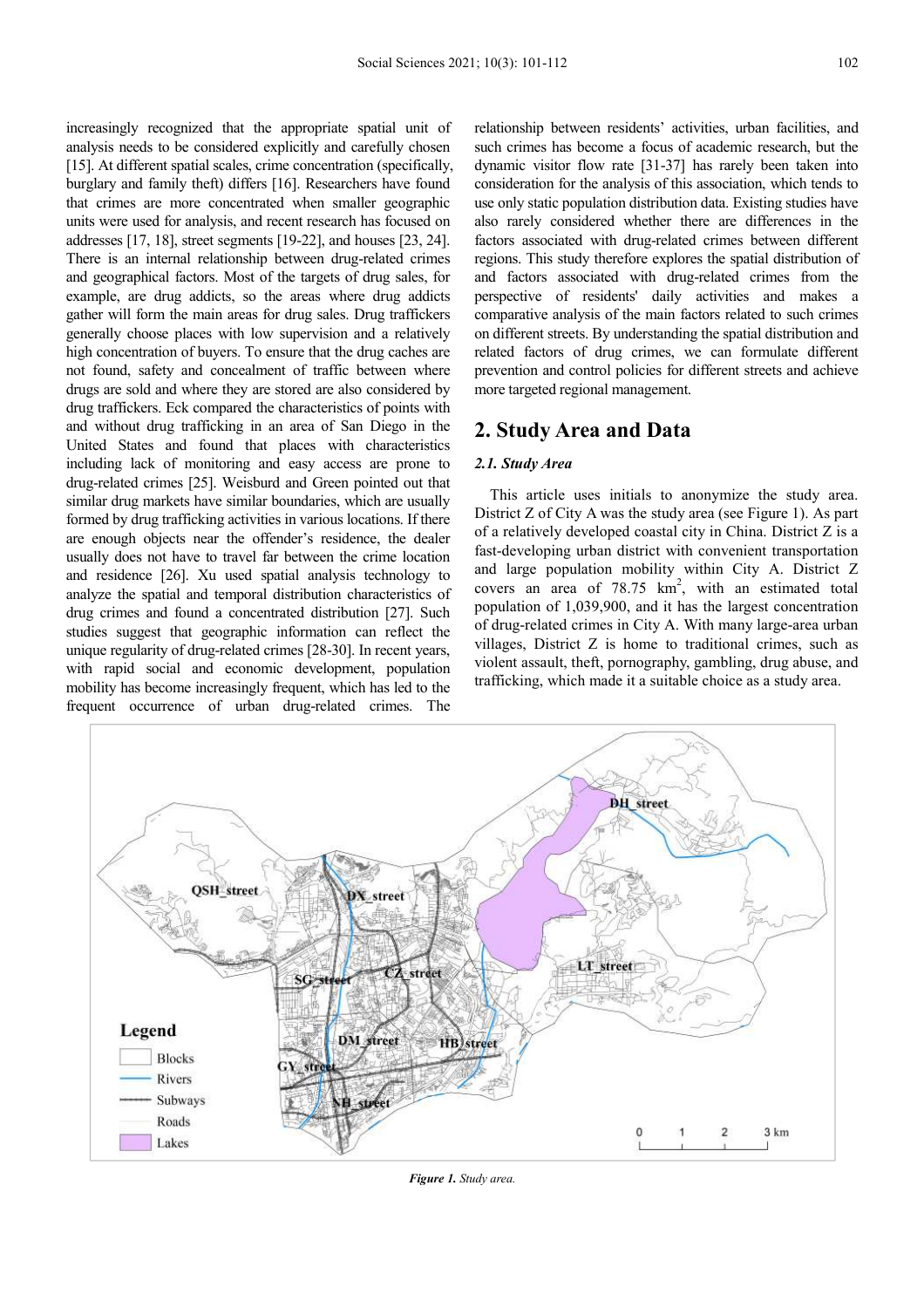#### *2.2. Data*

#### *2.2.1. Case Data*

The drug-related crime data in this paper were composed of records of emergency calls received by the police and were obtained from the City A Public Security Bureau in 2017. The drug-related crimes analyzed in this paper refer to all kinds of drug crimes (including smuggling, trafficking, transporting, manufacturing, and illegally possessing drugs). Through preliminary screening, 5,287 drug crime incidents were identified; each crime had a clear case address and case category, as well as including the coordinates and time of the crime. Before the formal analysis, criminal cases outside the study area were manually corrected based on the case address description and removed. Incompletely recorded cases were also removed. After processing, the data from 5,233 drug-related crimes were considered.

### *2.2.2. Traffic Data*

The traffic data primarily covered information regarding bus stations, subway stations, and roads. The road data came from a 2018 high-definition satellite map provided by BIGEMAP, and the road vector data of District Z were obtained by vectorization and clipping. Information for the bus stations and subway stations was obtained through the 2018 API of Amap using Python code from 2018; data from this source was then cropped to get the District Z bus station point data and subway station data. Table 1 shows the cropped traffic data for District Z.

#### *2.2.3. Resident Activity Data*

Resident activity data largely included location

information for resident activities and the dynamic visitor flow rate. In this paper, the land type for the residential activities was classified by POI data, which refer to the point with the name, category, longitude, and latitude (i.e., navigation map information). POI data were also obtained through the API of Amap using Python code. Simple pre-processing was performed to eliminate invalid POI data, and locations for resident activities were divided into eight land-use types according to the daily travel of the residents [38] (see Table 1). The dynamic traffic data for this study were obtained using Tencent and Python code. The Tencent travel data came from the Tencent location big data service window (http://heat.qq.com/index.php). Based on the large number of users of Tencent products, this service records the real-time location of active users of Tencent products such as QQ (800 million users), WeChat (350 million users), Qzone (600 million users), Tencent Games (200 million users), and Tencent website (130 million users), with a coverage of about 99.3% of the total population in China; this means that this data can accurately reflect the spatial distribution of the population in the study area. Network crawling of the real-time location data of users had certain restrictions on the size and amount of data obtained. Therefore, based on the restrictions, we selected November 12, 2018 as the data extraction node. November 12 was a normal workday, so it was likely representative of typical patterns. Using Python code, we obtained suitable travel thermal data in District Z for 23 periods from 01:00 to 24:00 on November 12, 2018, with a time interval of 10 minutes. The higher the thermodynamic value, the denser the population (see Figure 2).



*Figure 2. Heat map of the dynamic visitor flow rate.*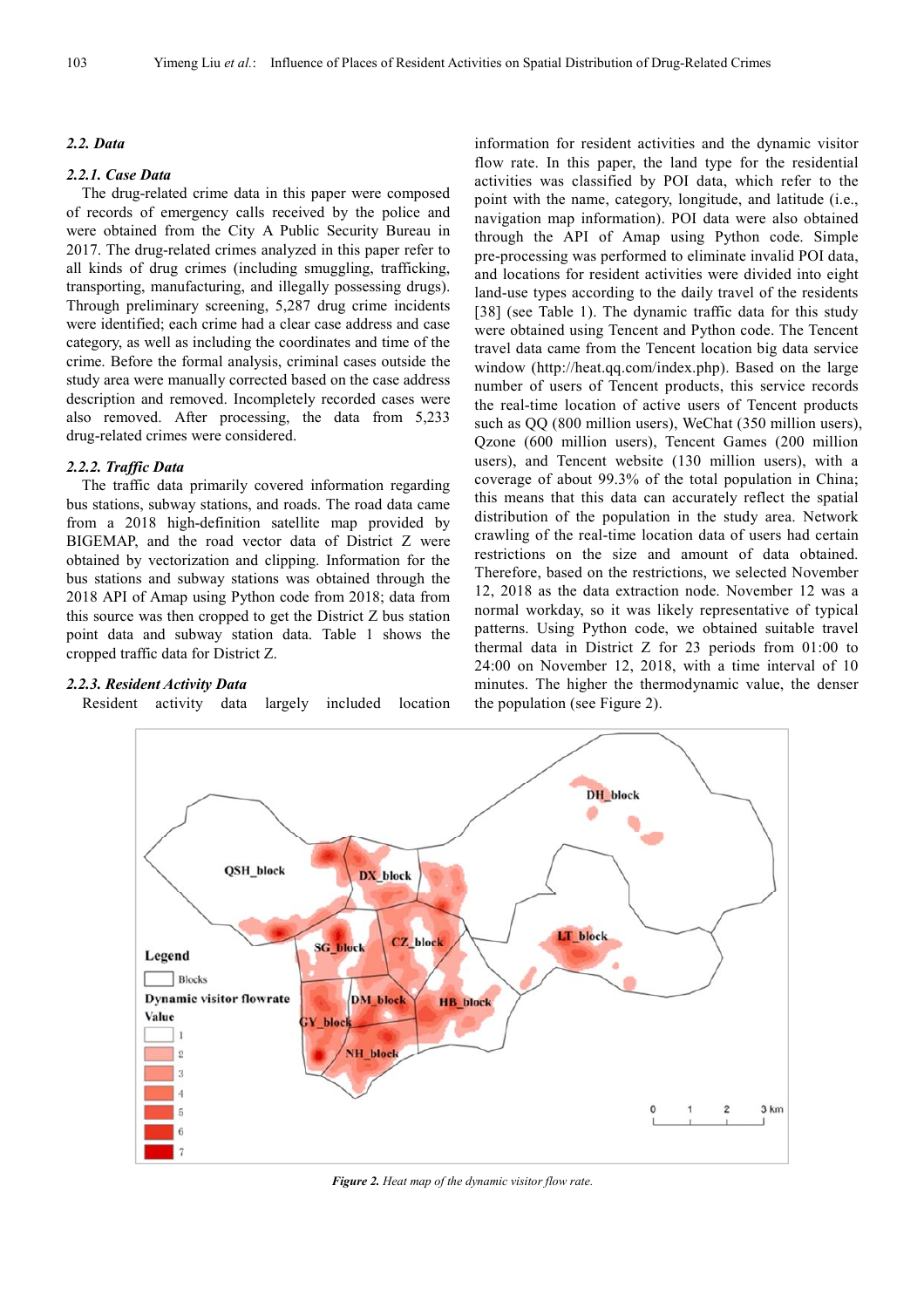| <b>Variables</b>                                                | Mean  | Std dev. | Min            | Max  | <b>Description</b>                                                                                                                                                                                                     |
|-----------------------------------------------------------------|-------|----------|----------------|------|------------------------------------------------------------------------------------------------------------------------------------------------------------------------------------------------------------------------|
| Total number of drug-related crime cases                        | 523.3 | 851.6    | 15             | 2724 | The number of drug-related crimes in the blocks was taken as the                                                                                                                                                       |
| within blocks                                                   |       |          |                |      | dependent variable                                                                                                                                                                                                     |
| Traffic data within blocks                                      |       |          |                |      | The numbers for three types of traffic data were taken as the independent                                                                                                                                              |
| Bus stations                                                    | 216.8 | 61.2     | 135            | 264  | variables. Further, data about bus stations and subway stations were                                                                                                                                                   |
| Subway stations                                                 | 3.7   | 2.5      | $\overline{0}$ | 8    | obtained by counting the number of facilities in the block. The road                                                                                                                                                   |
| The road network density $(km/km^2)$                            | 19.4  | 8.3      | 4.6            | 30.5 | network density was obtained by calculating the ratio of the total length<br>of all of the roads in the block to the total area of the block.                                                                          |
| Locations of resident activities within blocks                  |       |          |                |      |                                                                                                                                                                                                                        |
| Markets                                                         | 4.6   | 2.1      | 2              | 9    |                                                                                                                                                                                                                        |
| Shopping malls                                                  | 84    | 50.8     | 35             | 840  |                                                                                                                                                                                                                        |
| Restaurant services                                             | 363.8 | 244.2    | 162            | 987  | The numbers for eight types of locations of resident activities data                                                                                                                                                   |
| Karaoke TV establishments (KTVs)                                |       | 9.1      | $\overline{0}$ | 32   | were taken as the independent variables. The data were obtained by                                                                                                                                                     |
| Cinemas                                                         | 3     | 2.7      | $\theta$       | 9    | counting the number of facilities within the block.                                                                                                                                                                    |
| <b>Bars</b>                                                     | 13    | 21.0     | $\mathbf{0}$   | 74   |                                                                                                                                                                                                                        |
| Cyber cafes                                                     | 8     | 6.1      | 3              | 25   |                                                                                                                                                                                                                        |
| Accommodation services                                          | 304.2 | 165.5    | 117            | 709  |                                                                                                                                                                                                                        |
| Average value of the dynamic visitor flow<br>rate within blocks | 930.6 | 254.9    | 590            | 1477 | The dynamic visitor flow rates were taken as the independent variables.<br>The daily average visitor flow density value for each block was obtained<br>by calculating the 24-hour dynamic visitor value of the blocks. |

*Table 1. Description of variables.* 

## **3. Methods**

In this study, the factors associated with drug-related crimes were primarily explored from the perspective of residents' daily activities. Research has shown that the most comfortable walking distance for most people is 300–500 m [39]. Hence, to facilitate matrix calculation, a 21 (row)  $\times$  31

(column) grid was generated according to the size of the study area, with each grid being 500 m  $\times$  500 m, to ensure the data accuracy and spatial distribution continuity of drug-related crimes. We used the Geodetector method to explore and analyze the differences in the main associated factors present on different blocks (see Table 1). Figure 3 shows the specific process.



*Figure 3. Flow map of the methodology.*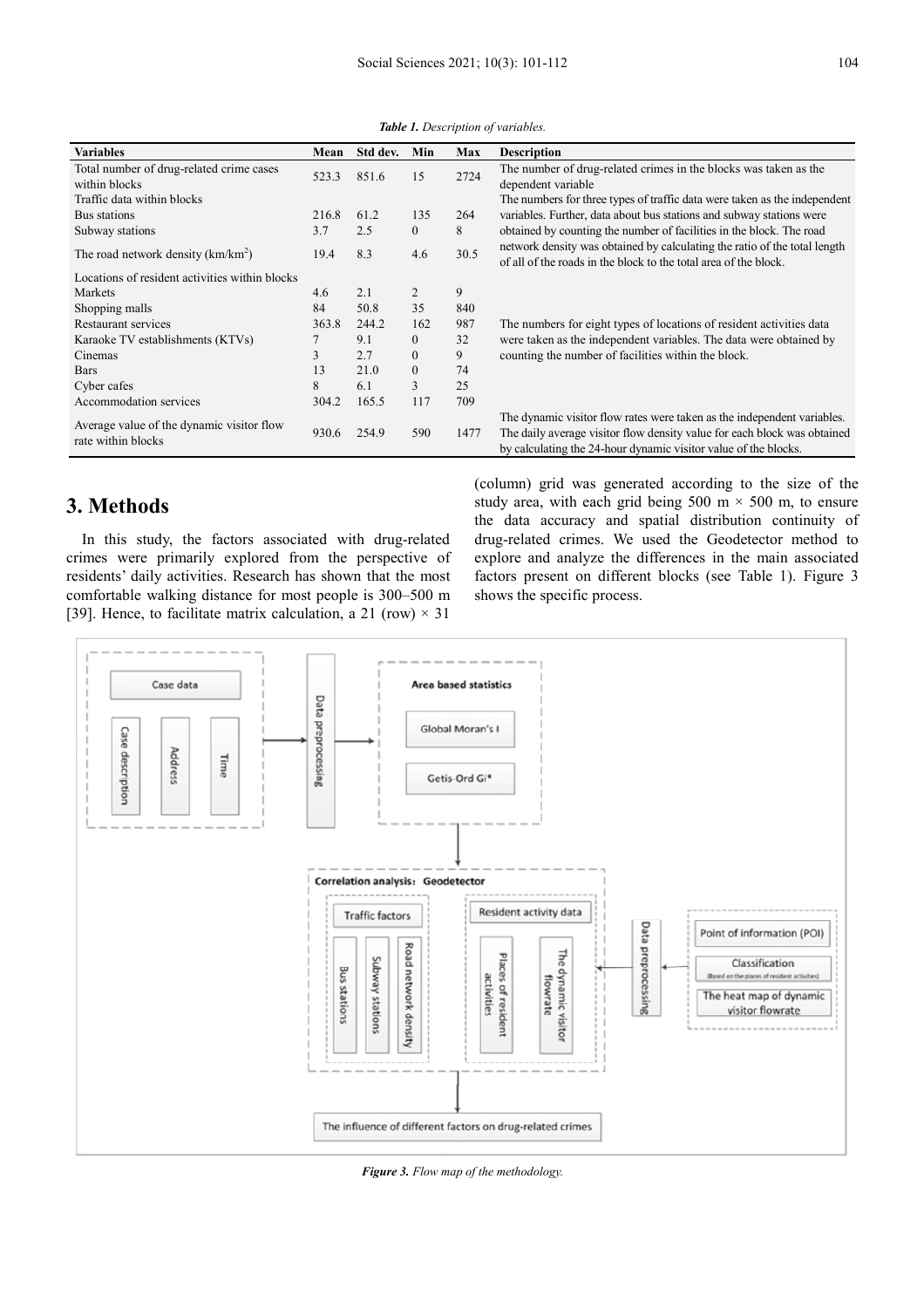#### *3.1. Global Moran's I*

Proposed by Moran in 1948, Global Moran's I reflects spatial adjacency or the similarity between the attribute values of adjacent regional units. The degree of spatial autocorrelation is represented by Global Moran's I, which can be calculated using Equation (1):

$$
I = \frac{n}{S_0} \frac{\sum_{i=1}^{n} \sum_{j=1}^{n} \mathbf{O}_{i,j} Z_i Z_j}{\sum_{i=1}^{n} Z_i^2}
$$
 (1)

where Zi denotes the difference between an attribute value of event i and its average value, ωi,j is the weight between event i and event j, and n is the number of events. Global Moran's I ranges from  $-1$  to  $+1$ . The closer the value is to  $-1$ , the greater the difference between the units or the less concentrated the distribution. The closer the value is to 1, the closer the relationship between the units, and the more similar these units are to each other (high-value aggregation or low-value aggregation). If the value is close to 0, there is no correlation between units [40].

#### *3.2. Getis-Ord Gi\**

Getis-Ord Gi\* was specifically used to calculate the clustering of crime hot spots. By calculating the local G statistic of each element in the weight set, the location where the high-value or low-value elements cluster was determined using Equation (2):

$$
G_{i}^{*} = \frac{\sum_{j=1}^{n} \omega_{i,j} x_{j} - \bar{X} \sum_{j=1}^{n} \omega_{i,j}}{\sqrt{\left[n \sum_{j=1}^{n} \omega_{i,j}^{2} - (\sum_{j}^{n} \omega_{i,j})^{2}\right]}}
$$
(2)

where  $x_i$  is the attribute value of element *j*,  $\omega_{i,j}$  is the spatial weight between elements *i* and *j*, *n* is the total number of elements, and

$$
\overline{X} = \frac{\sum_{j=1}^{n} X_j}{n}
$$
 (3)

$$
S = \sqrt{\frac{\sum_{j=1}^{n} x_j^2}{n} - (\bar{X})^2}
$$
 (4)

The Gi\* returned by each element is the *Z* statistic value. For statistically significant positive Z values, the higher the Z value, the more significant the clustering effect of the hot spots. For statistically significant negative *Z* values (the

lower the *Z* value) the closer the cold spots are clustered. The so-called cold spots are areas with a significantly lower concentration of criminal acts than the surrounding areas.

#### *3.3. Geodetector*

The spatial distribution of drug-related crimes is restricted by different spatial and geographic factors. Geodetector can effectively identify different geographical factors and the impact of the interaction between different geographical factors on drug-related crimes. The principle is to test the coupling of the two spatial distributions—that is, attribute and factor spatial differentiation [41]. The Geodetector *q* statistic can be used to measure spatial heterogeneity, identify explanatory factors, and analyze the interaction among variables. The *q* value was calculated as follows:

$$
q = 1 - \frac{1}{n\sigma^2} \sum_{i=1}^{m} n_i \sigma_i^2
$$
 (5)

where  $q$  is the index of factor X on drug-related crime Y, the variance of Y is composed of *m strata* (*i*=1, 2, ..., *m*),  $\sigma^2$ is the variance of drug-related crimes in the entire region, *n* represents the number of samples in the study area, *m* denotes the number of secondary regions, and  $\sigma_i^2$  is the variance of the number of drug-related crimes in secondary regions. When  $\sigma_i^2 \neq 0$ , the model is tenable.  $q \in [0, 1]$ ; when  $q = 0$ , the number of drug-related crimes is not affected by the factors. The larger the value for  $q$ , the greater the factor's explanatory power. The explanatory effect is best when  $q=1$ .

There were two reasons we chose Geodetector to analyze factors correlated with drug crimes. First, the sample size was under 30 for analysis of the factors associated with drug-related crimes in the block, but a sample size greater than 30 is needed for multiple regression, but Geodetector can detect correlations when the sample size is under 30 and achieve the accuracy that other models need a larger sample size to achieve. Second, the correlation between drug-related crime and the surrounding environment is complex, not simply linear and there is a strong correlation between independent variables. The commonly used correlation coefficient analysis method must make linear assumptions, but Geodetector makes no linear assumption for the variable because it belongs to the category of variance analysis. The value of *q* reflects the explanatory percentage of independent variable *x* to dependent variable  $y(100 * q)$ %. Unlike multiple regression analysis, the Geodetector model is not affected by the collinearity of multiple independent variables; however, it should be noted that any continuous factors needs to be discretized. The advantages and disadvantages of the discretization algorithm directly affect the accuracy of the evaluation results. The independent variables and dependent variable in this paper are discrete factors, so we used Geodetector to carry out the correlation analysis.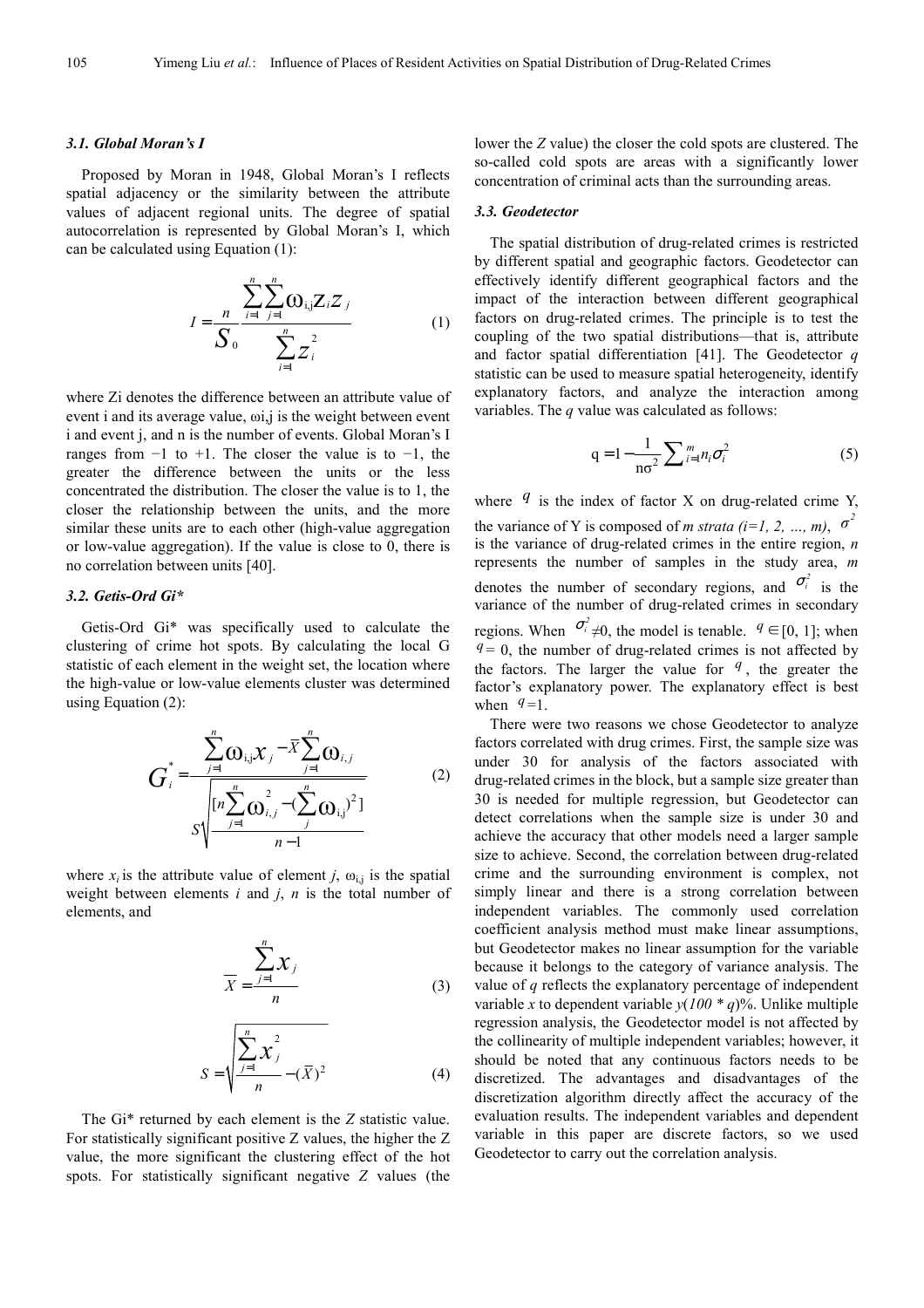### **4. Results**

#### *4.1. Spatial Distribution of Drug-Related Crimes*

Global Moran's I was used to analyze the sites of drug-related crimes in District Z; the resulting value was 0.7210, which indicates a significant spatial correlation. The value of *Z* was 16.6360, which is much larger than the critical *Z*-score of 2.58 at a confidence level of 99%. Therefore, the spatial distribution of drug-related crimes in District Z of City A was characterized by a clustering pattern.

Getis-Ord Gi\* was applied to analyze drug-related crime sites in District Z; the results are shown in Figure 4. The drug-related crimes in the district were relatively concentrated and principally clustered on GY\_block, DM\_block, and NH\_block (the larger the GiZSore, the more significant the clustering effect of the hot spots). According to the statistics, there are 371 grid cells in District Z, while drug-related crime hot spots were found in only 24 cells (about 6%), which were associated with 17.4% of the population. There were 4,839 drug-related crimes altogether in these hot spots, accounting for 92.5% of the total crimes in the study area. Approximately 92.5% of drug-related crimes in District Z occurred in only 6% of the region, indicating significant spatial heterogeneity and clustering.



*Figure 4. The results of the Getis-Ord Gi\*.* 

#### *4.2. Global Factors*

Geodetector showed that different independent variables had different degrees of association with the number of drug crimes on the block. According to their degree of association with this dependent variable, the top five independent variables—restaurant services, cyber cafes, bars, accommodation services, and dynamic visitor flow rate—out of 12 were selected as the main associated factors (see Table 2). These five factors all had a *P* value of less than 0.0001.

Restaurant services had the strongest explanatory power (0.6270), accounting for 62.70% of the distribution of drug-related crimes ( $P < 0.0001$ ). The other factors had less explanatory power. Among them, the explanatory power of cyber cafes (0.5880) and restaurant services (0.6270) was similar, and there was a relatively small difference between the explanatory power of bars (0.5092) and that of accommodation services (0.4904).

*Table 2. The main factors associated with drug-related crimes under the global investigation.* 

|              | Main associated factors (Top five)     |                    |        |                               |                           |  |  |
|--------------|----------------------------------------|--------------------|--------|-------------------------------|---------------------------|--|--|
| Case type    | (Level of significance: $P < 0.0001$ ) |                    |        |                               |                           |  |  |
| Drug-related | <b>Restaurant services</b>             | <b>Cyber cafes</b> | Bars   | <b>Accommodation services</b> | Dynamic visitor flow rate |  |  |
|              | 0.6270                                 | 0.5880             | 0.5092 | 0.4904                        | 0.4275                    |  |  |

The interactions between various factors, were mutually strengthening; that is, the main associated factors correlated with each other for mutual enhancement. Such interaction explained more than a single factor. The main associated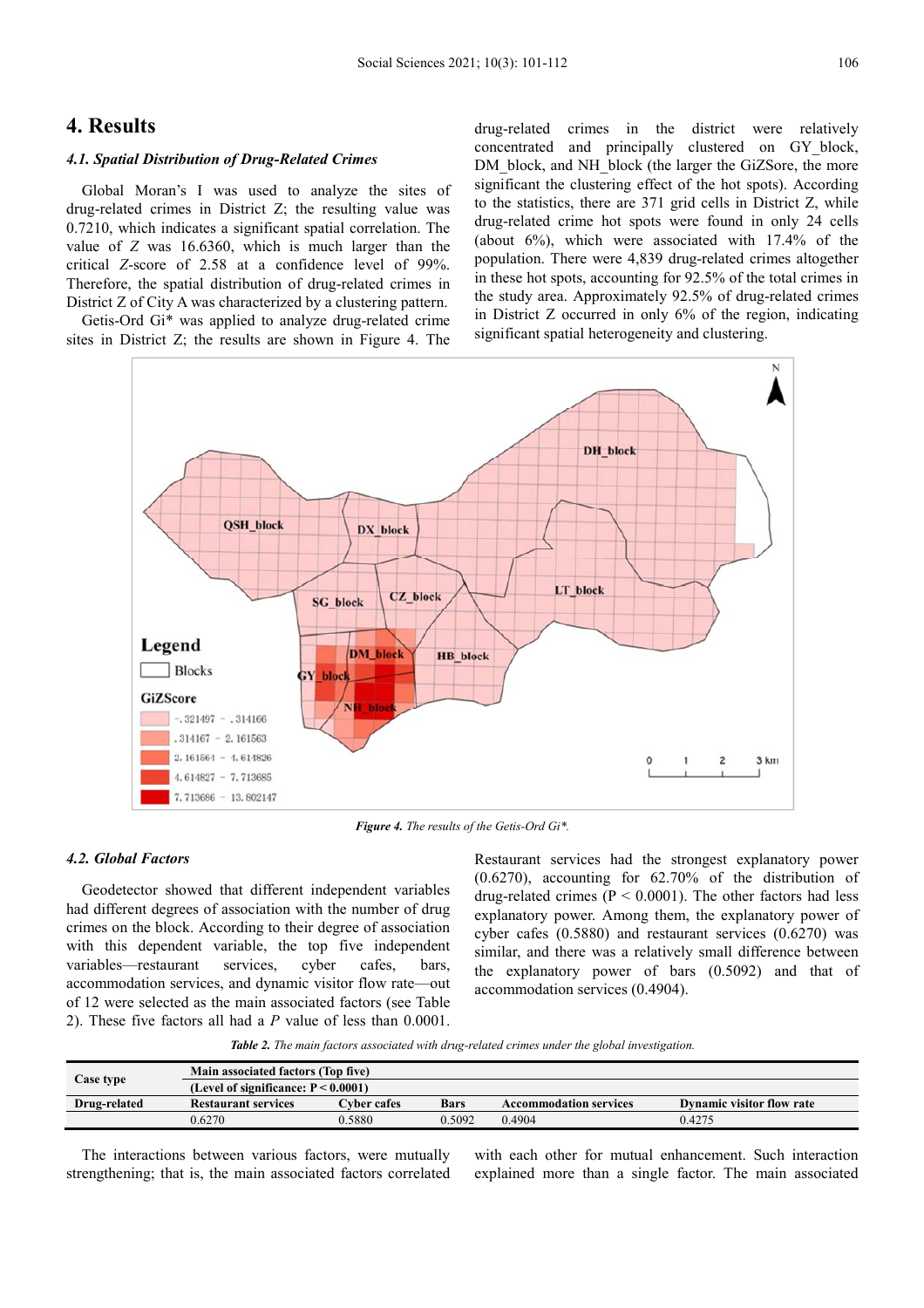factors and the other factors were tested in pairs to calculate the degree of correlation (*q* value), and the three factors with the highest *q* values were selected as the main correlated factors (see Table 3).

| <b>Case type</b> | Main associated factor    | Main related factor 1 (q values) | Main related factor 2 (q values) | Main related factor 3 (q values) |
|------------------|---------------------------|----------------------------------|----------------------------------|----------------------------------|
| Drug-related     | Restaurant services       | Cyber cafes                      | <b>KTVs</b>                      | Shopping malls                   |
|                  |                           | 0.7239                           | 0.7238                           | 0.7201                           |
|                  | Cyber cafes               | <b>Bars</b>                      | Shopping malls                   | <b>KTVs</b>                      |
|                  |                           | 0.8575                           | 0.8204                           | 0.7977                           |
|                  | <b>Bars</b>               | Cyber cafes                      | Accommodation services           | <b>KTVs</b>                      |
|                  |                           | 0.8575                           | 0.7820                           | 0.7208                           |
|                  | Accommodation services    | <b>Bars</b>                      | <b>KTVs</b>                      | Cyber cafes                      |
|                  |                           | 0.7820                           | 0.7417                           | 0.7037                           |
|                  | Dynamic visitor flow rate | Cyber cafes                      | <b>KTVs</b>                      | Restaurant services              |
|                  |                           | 0.7513                           | 0.7041                           | 0.6940                           |

*Table 3. Main related factors of the associated factors.* 

Note: Frequently appearing factors are shown in bold.

Overall, the main associated factors for drug-related crimes were often correlated factors of the main factors. This was especially the case for cyber cafes and bars (0.8575). Additionally, karaoke TV establishments (KTVs) and cyber cafes were the most frequently correlated among the main associated factors. Based on the global analysis, the places where drug-related crimes are concentrated are often places with densely distributed restaurant services and recreational facilities that can gather a large number of people.

#### *4.3. Associated Factors of Each Block*

With blocks in District Z as the statistical unit, the main associated factors for drug-related crimes on different blocks were comparatively analyzed (see Table 4). The results showed that on DM\_block, DX\_block, GY\_block, and NH block, all of the associated factors tended to have a

strong power in explaining the distribution of drug-related crimes. On DM\_block, DX\_block, and GY\_block, the main associated factors were similar, most of which were shopping malls, restaurant services, accommodation services, and the dynamic visitor flow rate. Recreational facilities (KTVs, bars, and cyber cafes), shopping malls, and restaurant services were the main associated factors on NH\_block. On other blocks, the explanatory power of various factors was relatively low, but the main associated factors mostly included restaurant services, accommodation services, and dynamic visitor flow rate. In other words, on the blocks where drug-related crimes were weakly related to various factors, the explanatory power of restaurant services, accommodation services, and dynamic visitor flow rate on drug-related crimes was relatively weak; however, they were still the most correlated factors for drug-related crimes.

*Table 4. The main associated factors of drug-related crimes for each block.* 

| Block     | Main associated factors (Top five) (Level of significance: $P < 0.0001$ ) |                                            |                        |                           |                           |  |
|-----------|---------------------------------------------------------------------------|--------------------------------------------|------------------------|---------------------------|---------------------------|--|
|           | Cinemas                                                                   | Accommodation services Restaurant services |                        | Dynamic visitor flow rate | <b>Bars</b>               |  |
| CZ_block  | 0.3288                                                                    | 0.328                                      | 0.3214                 | 0.2559                    | 0.2368                    |  |
| DH_block  | Dynamic visitor flow rate                                                 | Restaurant services                        | Bus stations           | Shopping malls            | Road network density      |  |
|           | 0.0801                                                                    | 0.0660                                     | 0.0434                 | 0.0362                    | 0.0312                    |  |
| DM block  | Bus stations                                                              | Cyber cafes                                | Accommodation services | Shopping malls            | Dynamic visitor flow rate |  |
|           | 0.9034                                                                    | 0.8957                                     | 0.6812                 | 0.5724                    | 0.5373                    |  |
|           | Shopping malls                                                            | Dynamic visitor flow rate                  | Cyber cafes            | Restaurant services       | Accommodation services    |  |
| DX_block  | 0.9506                                                                    | 0.9259                                     | 0.7135                 | 0.6666                    | 0.5556                    |  |
| GY_block  | Cyber cafes                                                               | Dynamic visitor flow rate                  | Road network density   | Shopping malls            | Accommodation services    |  |
|           | 0.8007                                                                    | 0.6625                                     | 0.3729                 | 0.2196                    | 0.2076                    |  |
|           | Dynamic visitor flow rate                                                 | Restaurant services                        | Cinemas                | Accommodation services    | Cyber cafes               |  |
| HB_block  | 0.7053                                                                    | 0.6328                                     | 0.5965                 | 0.5912                    | 0.3986                    |  |
| LT_block  | Dynamic visitor flow rate                                                 | Accommodation services                     | Restaurant services    | Shopping malls            | Bus stations              |  |
|           | 0.5822                                                                    | 0.4585                                     | 0.3211                 | 0.1923                    | 0.1548                    |  |
| NH_block  | <b>KTVs</b>                                                               | <b>Bars</b>                                | Cyber cafes            | Shopping malls            | Restaurant services       |  |
|           | 0.8693                                                                    | 0.8377                                     | 0.709                  | 0.7915                    | 0.7911                    |  |
| QSH_block | Dynamic visitor flow rate                                                 | Restaurant services                        | Cyber cafes            | Road network density      | Accommodation services    |  |
|           | 0.4446                                                                    | 0.3062                                     | 0.2283                 | 0.1744                    | 0.1658                    |  |
| SG_block  | Cyber cafes                                                               | <b>Bars</b>                                | Accommodation services | Road network density      | Dynamic visitor flow rate |  |
|           | 0.3234                                                                    | 0.3182                                     | 0.2376                 | 0.2136                    | 0.2012                    |  |

There appeared to be a mutually strengthening interaction between the factors associated with drug-related crimes on each block was detected (see Table 5); that is, the main associated factors correlated with each other for mutual enhancement. On DM\_block, the main associated factors

were also the primary correlated factors. Restaurant services and recreational facilities (bars, KTVs, and cyber cafes) were the most frequently correlated factors among the main associated factors, indicating that areas on DM\_block where drug-related crimes were relatively concentrated usually had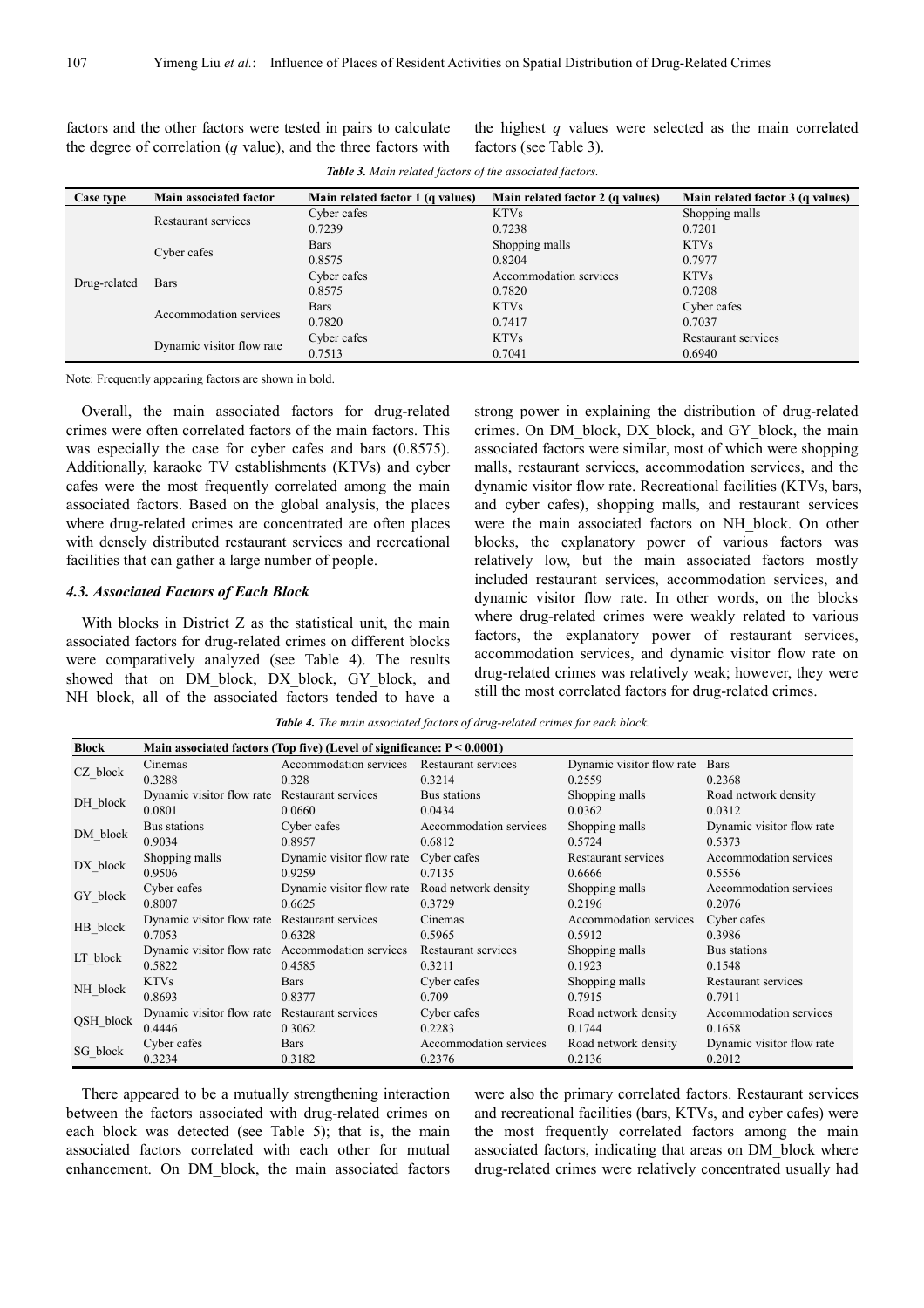densely distributed restaurant services and recreational facilities. On DX block, restaurant services and the dynamic visitor flow rate were the most frequently correlated factors among the main associated factors, indicating that drug-related crimes were often concentrated in places where people gather. On GY\_block, the main associated factors were closely related to traffic factors (e.g., the density of bus stations and road networks) and the density of recreational facilities (KTVs, bars and cyber cafes), which means that convenient transportation and concentrated recreational facilities were the primary factors that led to the clustering of drug-related crimes on GY\_block. On NH\_block, among the main associated factors, recreational facilities (KTVs, bars, cyber cafes and cinemas), were the correlated factor that appeared most frequently, indicating that the main reason for the aggregation of drug-related crimes on NH\_block was the existence of many such facilities. Because the correlation coefficient of the main associated factors of drug-related crimes was comparatively low on the other blocks, only the first correlated factors, which are few in number (see Table 5) are discussed here. On CZ block and DH block, the main associated factors were most closely correlated with traffic factors (the density of bus stations and road networks). On HB\_block and LT\_block, they were most closely correlated with the dynamic visitor flow rate while on QSH\_block and SG block, they were most closely related to cyber cafes.

*Table 5. Main factors related to the associated factors.* 

| Case type | Main associated factor                   | Main related factor 1 (q values) | Main related factor 2 (q values) | Main related factor 3 (q values) |
|-----------|------------------------------------------|----------------------------------|----------------------------------|----------------------------------|
|           |                                          | <b>KTVs</b>                      | Restaurant services              | Subway stations                  |
| CZ block  | Cinemas                                  | 0.9078                           | 0.9058                           | 0.8895                           |
|           | Accommodation services                   | Road network density             | Restaurant services              | <b>KTVs</b>                      |
|           |                                          | 0.955                            | 0.9437                           | 0.9366                           |
|           | Restaurant services                      | Bus stations                     | Accommodation services           | Dynamic visitor flow rate        |
|           |                                          | 0.9783                           | 0.9437                           | 0.9117                           |
|           |                                          | Road network density             | Restaurant services              | <b>KTVs</b>                      |
|           | Dynamic visitor flow rate                | 0.92                             | 0.9117                           | 0.8944                           |
|           |                                          | Bus stations                     | Cinemas                          | Accommodation services           |
|           | <b>Bars</b>                              | 0.7513                           | 0.7041                           | 0.6194                           |
|           | Dynamic visitor flow rate                | Road network density             | Restaurant services              | <b>Bars</b>                      |
|           |                                          | 0.135                            | 0.1151                           | 0.1041                           |
|           |                                          | Road network density             | Dynamic visitor flow rate        | Accommodation services           |
|           | Restaurant services                      | 0.1177                           | 0.1151                           | 0.0964                           |
|           |                                          | Road network density             | Dynamic visitor flow rate        | Restaurant services              |
| DH block  | Bus stations                             | 0.132                            | 0.1012                           | 0.0953                           |
|           |                                          | Dynamic visitor flow rate        | Restaurant services              | Bus stations                     |
|           | Shopping malls                           | 0.092                            | 0.0855                           | 0.0826                           |
|           |                                          | Dynamic visitor flow rate        | Bus stations                     | Restaurant services              |
|           | Road network density                     | 0.135                            | 0.132                            | 0.1177                           |
|           |                                          | <b>Bars</b>                      | Accommodation services           | Shopping malls                   |
|           | Bus stations                             | 0.9812                           | 0.9703                           | 0.9703                           |
|           | Cyber cafes                              | Road network density             | Restaurant services              | Accommodation services           |
|           |                                          | 0.9824                           | 0.9703                           | 0.9703                           |
|           |                                          | Restaurant services              | <b>KTVs</b>                      | Bus stations                     |
| DM block  | Accommodation services                   | 0.9703                           | 0.9703                           | 0.9703                           |
|           | Shopping malls                           | Road network density             | <b>Bars</b>                      | Restaurant services              |
|           |                                          | 0.9803                           | 0.9802                           | 0.9704                           |
|           | Dynamic visitor flow rate                | Bus stations                     | Restaurant services              | Markets                          |
|           |                                          | 0.9347                           | 0.9347                           | 0.9347                           |
|           |                                          | Restaurant services              | <b>Bars</b>                      | Dynamic visitor flow rate        |
|           | Shopping malls                           | 0.9824                           | 0.9675                           | 0.9567                           |
|           | Dynamic visitor flow rate                | Road network density             | Restaurant services              | Shopping malls                   |
|           |                                          | 0.9856                           | 0.983                            | 0.9567                           |
| DX block  | Cyber cafes                              | Shopping malls                   | Cinemas                          | Dynamic visitor flow rate        |
|           |                                          | 0.9567                           | 0.9567                           | 0.9566                           |
|           | Restaurant services                      | Dynamic visitor flow rate        | Shopping malls                   | Accommodation services           |
|           |                                          | 0.9568                           | 0.9567                           | 0.9435                           |
|           | Accommodation services                   | Restaurant services              | Dynamic visitor flow rate        | Shopping malls                   |
|           |                                          | 0.9435                           | 0.9327                           | 0.9214                           |
|           | Cyber cafes<br>Dynamic visitor flow rate | Bus stations                     | Restaurant services              | <b>Bars</b>                      |
|           |                                          | 0.9846                           | 0.9808                           | 0.9671                           |
|           |                                          | Bus stations                     | <b>Bars</b>                      | Cyber cafes                      |
|           |                                          | 0.9998                           | 0.9996                           | 0.9524                           |
| GY block  | Road network density                     | <b>KTVs</b>                      | Cyber cafes                      | Accommodation services           |
|           |                                          | 0.9996                           | 0.8874                           | 0.8811                           |
|           | Shopping malls                           | <b>Bars</b>                      | Cyber cafes                      | Road network density             |
|           |                                          | 0.9568                           | 0.9567                           | 0.6272                           |
|           | Accommodation services                   | <b>Bars</b>                      | Dynamic visitor flow rate        | Road network density             |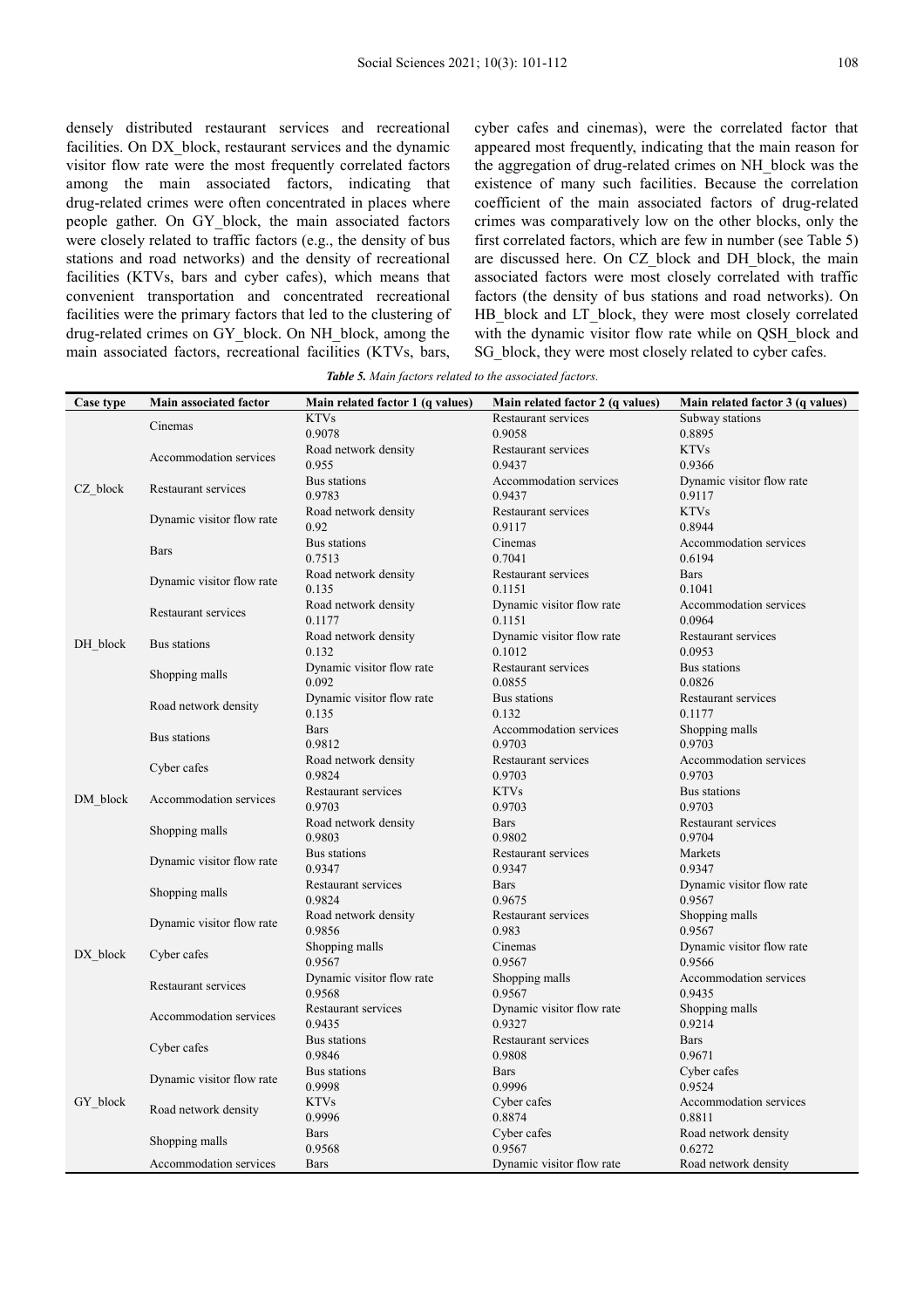| Case type | Main associated factor    | Main related factor 1 (q values) | Main related factor 2 (q values) | Main related factor 3 (q values) |
|-----------|---------------------------|----------------------------------|----------------------------------|----------------------------------|
|           |                           | 0.9848                           | 0.8855                           | 0.8811                           |
| HB_block  | Dynamic visitor flow rate | Cinemas                          | Accommodation services           | Markets                          |
|           |                           | 0.9934                           | 0.8417                           | 0.8417                           |
|           | Restaurant services       | Markets                          | Cinemas                          | Road network density             |
|           |                           | 0.8886                           | 0.8605                           | 0.8066                           |
|           | Cinemas                   | Dynamic visitor flow rate        | Restaurant services              | Shopping malls                   |
|           |                           | 0.9934                           | 0.8605                           | 0.799                            |
|           | Accommodation services    | Dynamic visitor flow rate        | Shopping malls                   | Cinemas                          |
|           |                           | 0.8417                           | 0.8171                           | 0.768                            |
|           | Cyber cafes               | Dynamic visitor flow rate        | Restaurant services              | Markets                          |
|           |                           | 0.748                            | 0.7304                           | 0.6967                           |
|           | Dynamic visitor flow rate | Restaurant services              | Accommodation services           | Road network density             |
|           |                           | 0.9291                           | 0.9246                           | 0.6554                           |
|           | Accommodation services    | Dynamic visitor flow rate        | Road network density             | Bus stations                     |
|           |                           | 0.9246                           | 0.9244                           | 0.9158                           |
| LT_block  | Restaurant services       | Dynamic visitor flow rate        | Road network density             | Bus stations                     |
|           |                           | 0.9291                           | 0.9266                           | 0.9218                           |
|           | Shopping malls            | Dynamic visitor flow rate        | Accommodation services           | Road network density             |
|           |                           | 0.6268                           | 0.479                            | 0.454                            |
|           | Bus stations              | Restaurant services              | Accommodation services           | Dynamic visitor flow rate        |
|           |                           | 0.9218                           | 0.9158                           | 0.6368                           |
|           | <b>KTVs</b>               | Cyber cafes                      | <b>Bars</b>                      | Road network density             |
|           |                           | 0.9972                           | 0.9972                           | 0.9962                           |
|           | <b>Bars</b>               | <b>KTVs</b>                      | Cyber cafes                      | Cinemas                          |
|           |                           | 0.9972                           | 0.9958                           | 0.9932                           |
| NH block  | Cyber cafes               | <b>KTVs</b>                      | <b>Bars</b>                      | Cinemas                          |
|           |                           | 0.9972                           | 0.9958                           | 0.9958                           |
|           | Shopping malls            | <b>KTVs</b>                      | Cinemas                          | <b>Bars</b>                      |
|           |                           | 0.9798                           | 0.9792                           | 0.9403                           |
|           | Restaurant services       | Cinemas                          | Cyber cafes                      | Bus stations                     |
|           |                           | 0.9933                           | 0.9518                           | 0.9146                           |
|           | Dynamic visitor flow rate | Cyber cafes                      | Bus stations                     | Restaurant services              |
|           |                           | 0.8921                           | 0.7414                           | 0.6894                           |
|           | Restaurant services       | Cyber cafes                      | Dynamic visitor flow rate        | Bus stations                     |
|           |                           | 0.8522                           | 0.6894                           | 0.5011                           |
| QSH_block | Cyber cafes               | Dynamic visitor flow rate        | Restaurant services              | Accommodation services           |
|           |                           | 0.8921                           | 0.8522                           | 0.8176                           |
|           | Road network density      | Cyber cafes                      | Bus stations                     | Dynamic visitor flow rate        |
|           |                           | 0.8156                           | 0.7133                           | 0.4786                           |
|           | Accommodation services    | Cyber cafes                      | Bus stations                     | Dynamic visitor flow rate        |
|           |                           | 0.8176                           | 0.4692                           | 0.466                            |
|           | Cyber cafes<br>Bars       | Accommodation services           | Bus stations                     | Dynamic visitor flow rate        |
|           |                           | 0.9829                           | 0.9826                           | 0.9801                           |
|           |                           | Cyber cafes                      | Markets                          | Dynamic visitor flow rate        |
|           |                           | 0.8598                           | 0.8004                           | 0.7646                           |
| SG_block  | Accommodation services    | Cyber cafes                      | <b>Bus</b> stations              | <b>Bars</b>                      |
|           |                           | 0.8921                           | 0.8522                           | 0.8176                           |
|           | Road network density      | Cyber cafes                      | Bus stations                     | <b>KTVs</b>                      |
|           |                           | 0.9829                           | 0.8059                           | 0.5504                           |
|           | Dynamic visitor flow rate | Cyber cafes                      | <b>Bars</b>                      | Bus stations                     |
|           |                           | 0.9801                           | 0.7646                           | 0.6744                           |

Note: Frequently appearing factors are shown in bold.

### **5. Discussion**

By conducting a global analysis of drug-related crimes using Moran's I index, we found that they feature strong spatial autocorrelation; that is, there is a significant aggregation phenomenon in the distribution of drug-related crimes. The local index Gi\* was used to carry out a hot spot analysis of drug-related crimes. According to the analysis, there are 371 grid cells in District Z, and we found drug-related crime hot spots in only 24 cells (about 6%). There were altogether 4,839 drug-related crimes in these hot spots, accounting for 92.5% of the total crimes in the study area. In other words, about 92.5% of drug-related crimes in District Z occurred in only 6% of the region; which indicates the presence of clear hot spots for drug-related crimes [42, 43], This means that, with efforts on drug control being constantly strengthened, drug traffickers are becoming increasingly cautious and choose locations with slack supervision and relatively concentrated buyers. Moreover, because drug-related crimes involve high risk, criminals tend to commit crimes in places with a higher success rate but a lower risk coefficient, so these crimes are characterized by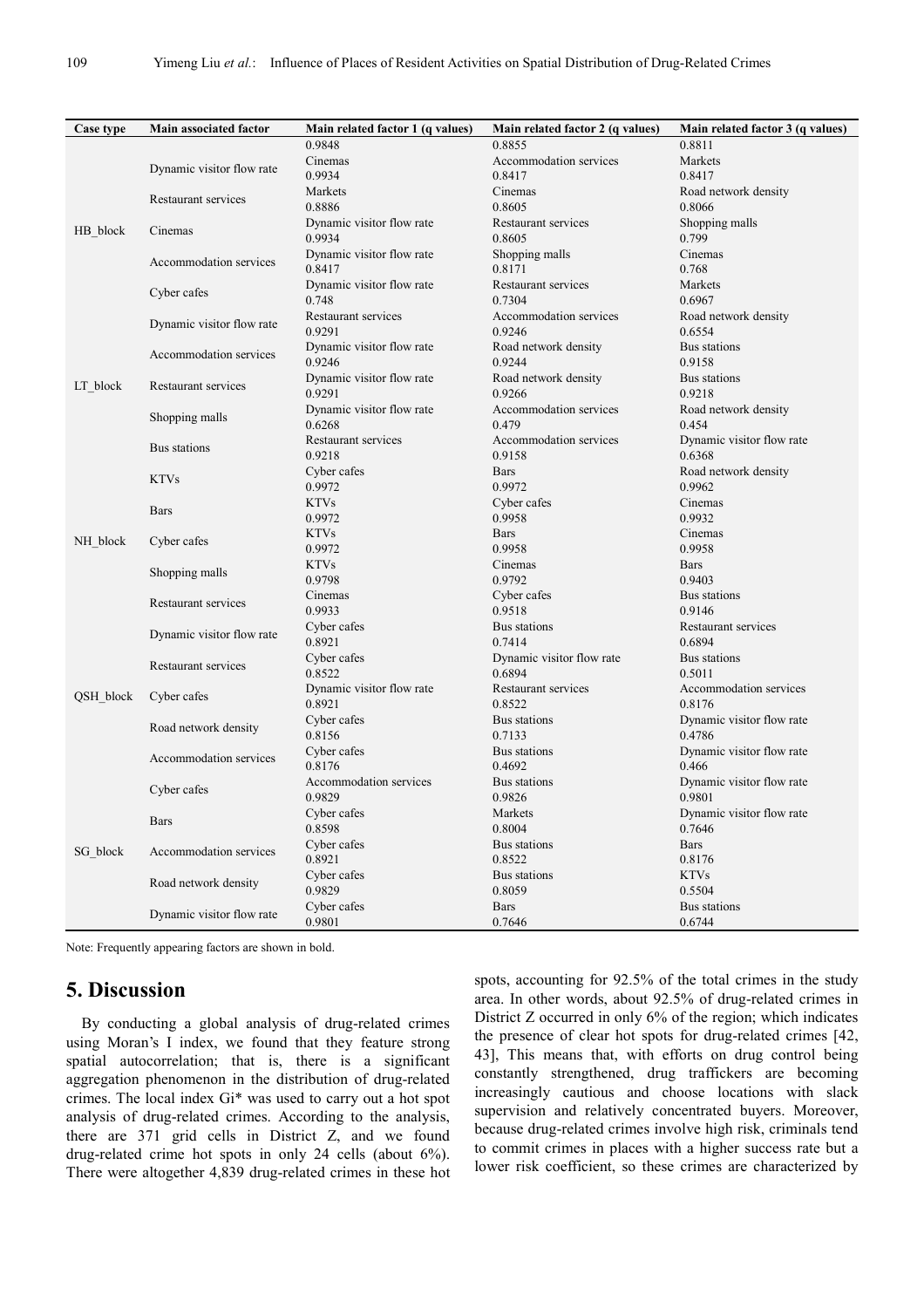significant spatial heterogeneity and clustering. Drug-related crimes are not irregular. Eck argued that drug-related crimes often occur in places with characteristics such as lack of monitoring and easy access. Xu used big data integration analysis and determined that about 30% to 40% of drug crimes are concentrated in less than 5% of police service areas. And J Hibdon found a high degree of concentration of drug calls across all street segments in Seattle. Due to the influence of geographical location, natural and economic conditions, different cultural levels, and inconsistent anti-drug efforts in different regions, there are differences in the spatial distribution of drug-related crimes. Understanding this spatial distribution can help to deter drug-related crimes effectively.

By analyzing the global associated factors of drug-related crimes, we found that restaurant services (0.6270) and recreational facilities (cyber cafes, 0.5880; bars, 0.5092) have the strongest explanatory power; that is, restaurant services were able to explain 62.70% of the distribution of drug-related crimes at a confidence level of 99.99%, while cyber cafes and bars were able to explain 58.80% and 50.92%, respectively, of the distribution at a confidence level of 99.99%. Moreover, the interaction between various factors appears to be mostly mutual strengthening. The most frequent correlated factors are KTVs, cyber cafes, and bars, suggesting that the concentration of drug-related crimes is closely related to locations of resident activities and that the areas with concentrated distribution of drug-related crimes are usually where restaurant services and recreational facilities are densely distributed [44]. Featuring long business hours, mixed populations, and a lack of standardized management, these places are the main breeding grounds for drug-related crimes. The denser the distribution of restaurant services and recreational facilities (e.g., cyber cafes and bars) in an area, the more likely drug-related crimes are to occur in that area, which further supports the viewpoint that criminal acts are closely correlated with geographical factors [45]. Studies have found that the drug markets were not randomly distributed and were particularly likely to form near schools.

In District Z (10 blocks), drug-related crimes on DM\_block, DX\_block, GY\_block, and NH\_block were strongly correlated with the locations of resident activities, while such a correlation was relatively weak for the remaining blocks. DM\_block, GY\_block, and NH\_block are close to each other; with a large number of commercial department stores, squares, and shopping malls, these are the most economically prosperous blocks in District Z, resulting in a high population density throughout the day. Although DX block also has shopping malls and squares, the block covers a smaller area and is less prosperous than DM\_block, GY\_block, and NH\_block, and drug-related crimes are accordingly less concentrated. The remaining blocks are mostly dominated by industrial parks, buildings, residential areas, and woodlands, where there are fewer services to attract people, so the concentration of drug-related crimes is accordingly relatively low. The main associated factors of drug-related crimes vary from one block to another, because the main functional facilities differ. On commercially

oriented blocks (DM\_block, GY\_block, DX\_block, and NH block), drug-related crimes are mainly distributed in areas with dense restaurant services and recreational facilities, which can gather a large number of people. Blocks dominated by industrial parks and residential areas (CZ\_block, SG\_block, HB\_block, and LT\_block) are equipped with convenient transportation, and drug-related crimes are mainly distributed in areas with dense transportation facilities and cyber cafes as well as a high dynamic visitor flow rate. On woodland-based blocks (QSH\_block and DH\_block), residents' daily activities are restricted, and there are fewer places where crowds gather, so drug-related crimes are mainly found in areas where transportation facilities and cyber cafes are densely distributed.

Drug-related crimes do not happen irregularly. Their spatial distribution shows an obvious aggregation—that is, there are "crime hotspots." This spatial distribution is also closely correlated with places of resident activity. Specifically, the denser the distribution of restaurant services and recreational facilities (e.g., cyber cafes and bars) on a street, the more likely drug-related crimes are to occur. Moreover, affected by the geographical location, natural conditions, economic conditions, different cultural levels, and inconsistent anti-drug efforts, the characteristics of drug crimes differ widely by region. Countermeasures should be put forward according to the facilities on different streets. On commercially oriented blocks (DM\_block, GY\_block, DX\_block, and NH\_block), drug-related crimes are mainly distributed in areas with dense restaurant services and recreational facilities; it is necessary to strengthen the key investigations of KTVs, bars, and other entertainment places within the jurisdiction, conduct surprise inspections, urge those in charge and the employees of all entertainment places to comprehensively strengthen drug-control management, standardize the system of responsibility for drug control, and resolutely prevent such places from becoming hideouts for drug abuse and drug trafficking activities. On blocks dominated by industrial parks and residential areas (CZ\_block, SG\_block, HB\_block, and LT\_block), drug-related crimes are primarily found in areas with high-density traffic facilities and cyber cafes or areas with a high visitor flow rate, so it is necessary to strengthen detection at bus and subway stations, as well as strengthening anti-drug publicity and preventive education among key groups such as residents and employees in the jurisdiction. For woodland-based blocks (QSH block and DH block), drug-related crimes mainly happen in areas where traffic facilities and cyber cafes are densely distributed, so it is necessary to increase the deployment of the police force, increase the frequency of public security patrols, and enhance the role of surveillance to deter crime in those areas. It is important to grasp the geographical differences in drug crimes and rationally allocate resources to reduce the crime rate and provide people with a safe and secure urban environment.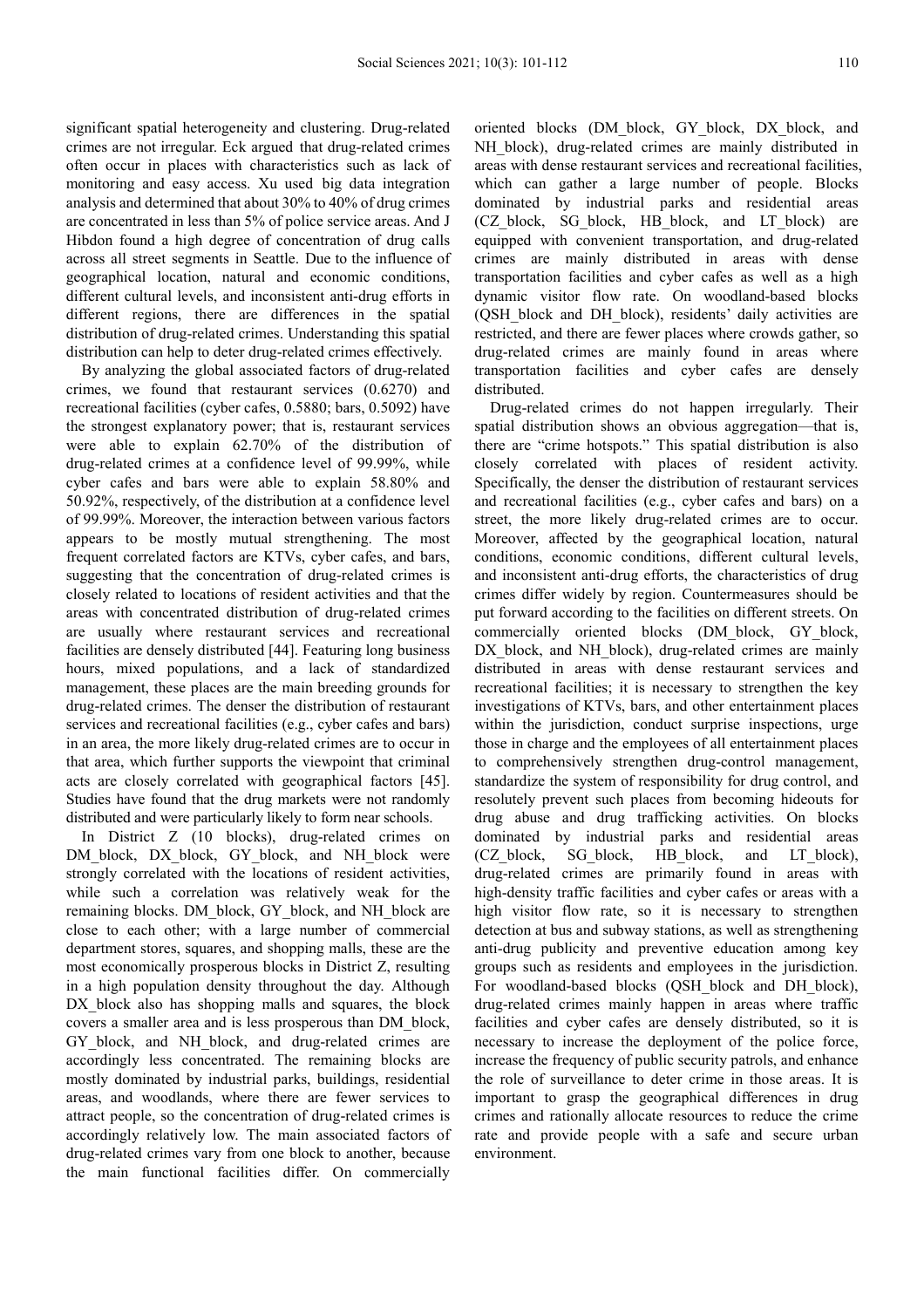### **6. Conclusions**

Based on the 2017 data on drug-related crimes in District Z of City A, spatial analysis and geographical factors were used to analyze the distribution of drug-related crimes and associated factors in District Z from the perspective of residents' daily activities. Three main conclusions were drawn. First, drug-related crimes are characterized by significant spatial heterogeneity and clustering. About 92.5% of drug-related crimes in District Z occurred in only 6% of the region. Second, the spatial distribution of drug-related crimes is closely related to the locations of resident activities. Locations supporting different resident activity have different explanatory power on the concentration of drug-related crimes. Restaurant services (0.6270) and recreational facilities (cyber cafes, 0.5880; bars, 0.5092) have the strongest explanatory power, so the more densely restaurant services and recreational facilities (e.g., cyber cafes and bars) are distributed in an area, the more likely drug-related crimes are to occur in that area. Third, the distribution of drug-related crime varies from block to block. On commercially oriented blocks (DM\_block, GY\_block, DX block, and NH block), drug-related crimes mainly occur in areas with dense restaurant services and recreational facilities; on blocks dominated by industrial parks and residential areas (CZ\_block, SG\_block, HB\_block, and LT\_block), such crimes are primarily found in areas with high-density traffic facilities and cyber cafes or areas with a high visitor flow rate; while on woodland-based blocks (QSH\_block and DH\_block), drug-related crimes mainly happen in areas where traffic facilities and cyber cafes are densely distributed.

In this study, the factors associated with drug-related crimes were quantitatively analyzed based on the dynamic visitor flow rate from the perspective of residents' daily activities, to determine how the distribution of such crimes is affected by different locations. The associated factors were also comparatively analyzed for different blocks, providing a reference for reasonably allocating police resources. In the future research work, we will carry out supplementary research from two aspects. On the one hand, we will refine the locations of resident activities to further explore the areas where drug-related crimes are more concentrated and distributed. On the other hand, it is to supplement the sex, age, education and other related factors of the criminal, to further enrich the research. Based on the conclusions reached in this study, by rationally allocating police resources to major places crowded with people, it would be possible to crack down effectively on drug-related crimes, reduce their incidence, and provide urban residents with a more comfortable and healthier living environment. Attaching importance to spatial prevention and control is a fundamental and effective way to alleviate or fundamentally solve the problem of urban crime.

### **References**

[1] Li WH, Tong HX. Improved K-Means-Boosting BP model that targets unbalanced police intelligence data. Journal of Image and Graphics. 2017; 22 (09): 1314-24.

- [2] Harries KD. Geography of crime and justice. Bureau of Justice Statistics. 1974; 66 (1): 104-5.
- [3] Fowler EP. Street Management and City Design. Social Forces. 1987; 66 (2): 365.
- [4] Newman O. Defensible Space: Crime Prevention through Urban Design. American Political Science Association. 1972; 69 (1): 279-80.
- [5] Kurtz EM, Koons BA, Taylor RB. Land use, physical deterioration, resident-based control, and calls for service on urban streetblocks. Justice Quarterly. 1998; 15 (1): 121-49.
- [6] Taylor RB, Koons BA, Kurtz EM, Greene JR, Perkins DD. Street blocks with more non-residential land use have more physical deterioration: Evidence from Baltimore and Philadelphia. Urban Affairs Review. 1995; 31 (1): 120-36.
- [7] Bowers, Kate. Exploring links between crime and disadvantage in north-west England: an analysis using geographical information systems. International Journal of Geographical Information Science. 1999; 13 (2): 159-84.
- [8] Hipp JR, Aaron R. Micro- and Macro-Environment Population and the Consequences for Crime Rates. Social Forces. (2): 563-95.
- [9] Hirschfield A, Bowers KJ. The Effect of Social Cohesion on Levels of Recorded Crime in Disadvantaged Areas. Urban Studies. 1997; 34 (8): 1275-95.
- [10] Browning CR, Byron RA, Calder CA, Krivo LJ, Kwan MP, Lee JY, et al. Commercial Density, Residential Concentration, and Crime: Land Use Patterns and Violence in Neighborhood Context. Journal of Research in Crime & Delinquency. 2015; 47 (3): 329-57.
- [11] Toomey TL, Erickson DJ, Carlin BP, Lenk KM, Quick HS, Jones AM, et al. The association between density of alcohol establishments and violent crime within urban neighborhoods. Alcoholism: Clinical and Experimental Research. 2012; 36 (8): 1468-73.
- [12] Stucky TD, Ottensmann JR. Land use and Violent crime. Criminology. 2010; 47 (4): 1223-64.
- [13] Braga AA, Papachristos AV, Hureau DM. The effects of hot spots policing on crime: An updated systematic review and meta-analysis. Justice quarterly. 2014; 31 (4): 633-63.
- [14] Chaney RA, Rojas-Guyler L. Spatial patterns of adolescent drug use. Applied Geography. 2015; 56: 71-82.
- [15] Weisburd D, Gerben B, Wim B. Units of Analysis in Geographic Criminology: Historical Development, Critical Issues and Open Questions. Ssrn Electronic Journal. 2015.
- [16] Musah A, Umar F, Yakubu KN, Ahmad M, Babagana A, Ahmed A, et al. Assessing the impacts of various street-level characteristics on the burden of urban burglary in Kaduna, Nigeria. Applied Geography. 2020; 114: 102-26.
- [17] Sherman LW, Gartin PR, Buerger ME. Hot spots of predatory crime: Routine activities and the criminology of place. Criminology. 1989; 27 (1): 27-56.
- [18] Gill C, Wooditch A, Weisburd D. Testing the "law of crime" concentration at place" in a suburban setting: Implications for research and practice. Journal of Quantitative Criminology. 2017; 33 (3): 519-45.